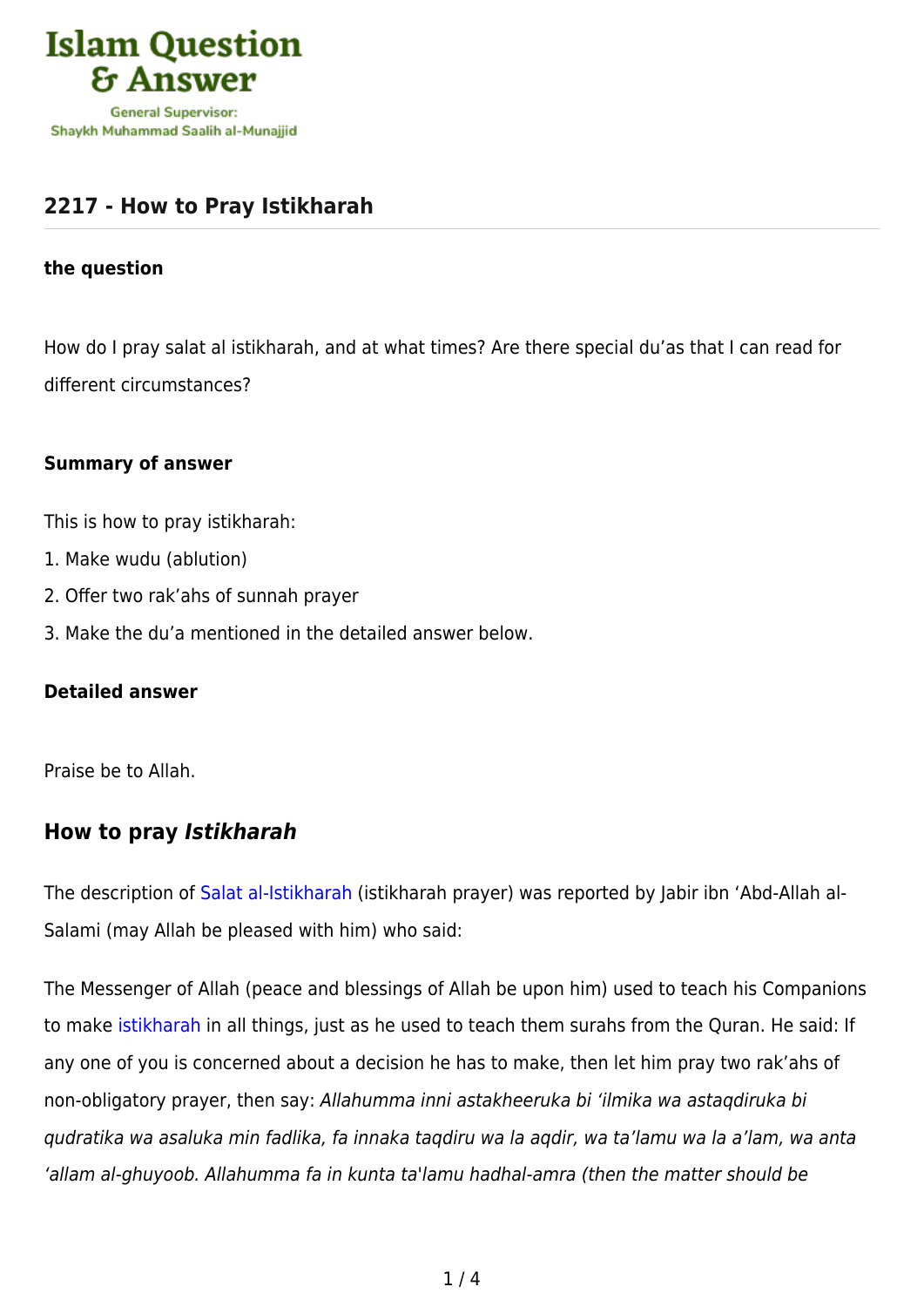

Shavkh Muhammad Saalih al-Munaiiid

mentioned by name) khayran li fi 'ajil amri wa ajilihi (or: fi deeni wa ma'ashi wa 'aqibati amri) faqdurhu li wa yassirhu li thumma barik li fihi. Allahumma wa in kunta ta'lamu annahu sharrun li fi deeni wa ma'ashi wa 'aqibati amri (or: fi 'ajili amri wa ajilihi) fasrifni 'anhu [wasrifhu 'anni] waqdur li al-khayr haythu kana thumma raddini bihi (O Allah, I seek Your guidance [in making a choice] by virtue of Your knowledge, and I seek ability by virtue of Your power, and I ask You of Your great bounty. You have power, I have none. And You know, I know not. You are the Knower of hidden things. O Allah, if in Your knowledge, this matter (then it should be mentioned by name) is good for me both in this world and in the Hereafter (or: in my religion, my livelihood and my affairs), then ordain it for me, make it easy for me, and bless it for me. And if in Your knowledge it is bad for me and for my religion, my livelihood and my affairs (or: for me both in this world and the next), then turn me away from it, [and turn it away from me], and ordain for me the good wherever it may be and make me pleased with it.

(Reported by al-Bukhari, 6841; similar reports are also recorded by al-Tirmidhi, al-Nasai, Abu Dawood, Ibn Majah and Ahmad)

## **Commentary on the hadith of** *istikharah*

Ibn Hajr (may Allah have mercy on him) said, commenting on this hadith:

"[Istikharah](https://islamqa.com/en/answers/112094) is a word which means asking Allah to help one make a choice, meaning choosing the best of two things where one needs to choose one of them.

Concerning the phrase The Messenger of Allah (peace and blessings of Allah be upon him) used to teach us to make istikharah in all things, Ibn Abi Jamrah said: It is a general phrase which refers to something specific. With regard to matters that are wajib (obligatory) or mustahabb (liked or encouraged), there is no need for istikharah to decide whether to do them, and with regard to matters that are haram (forbidden) or makrooh (disliked), there is no need for istikharah to decide whether to avoid them. The issue of istikharah is confined to matters that are mubah (allowed), or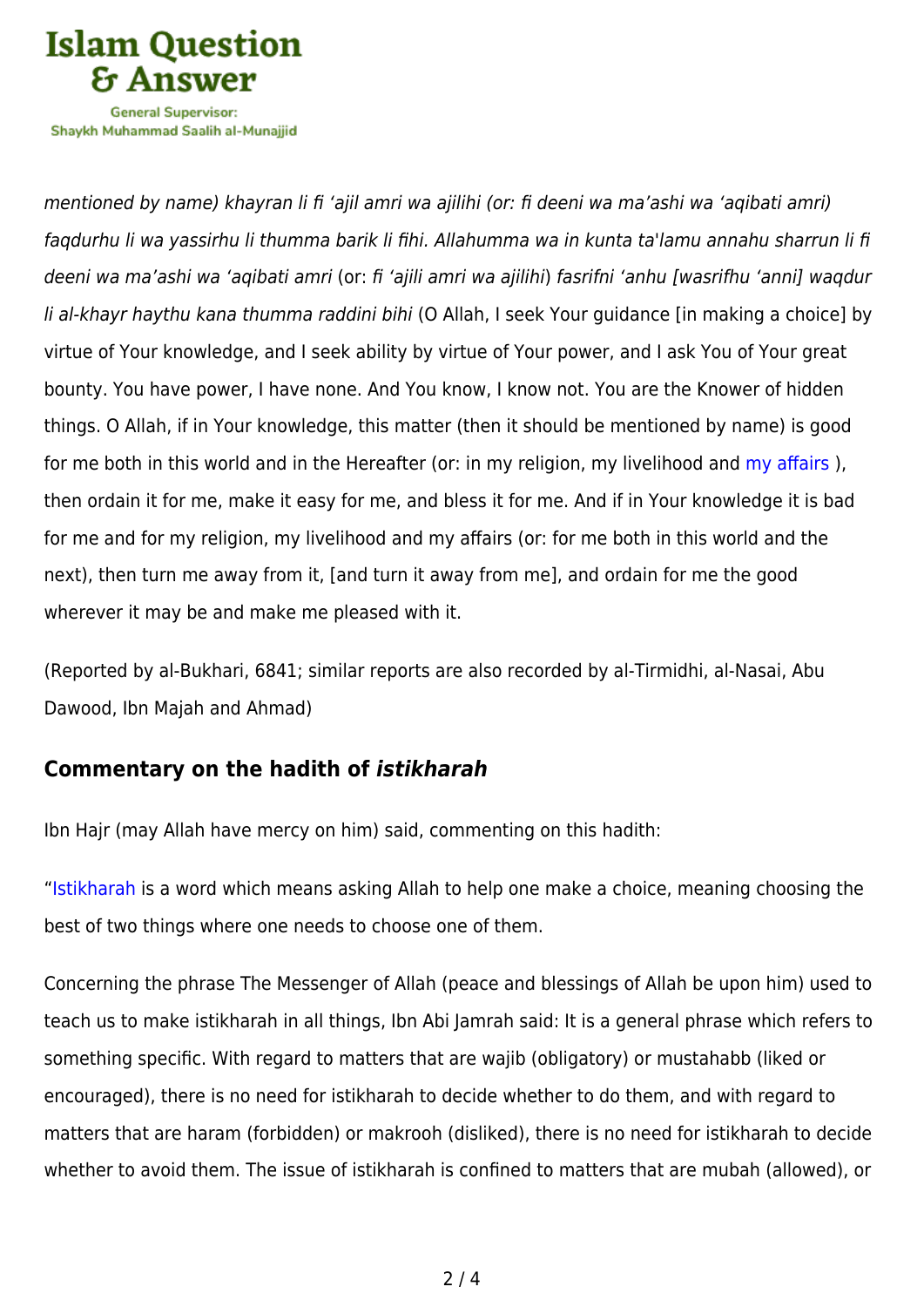

in mustahabb matters when there is a decision to be made as to which one should be given priority. I say: it refers to both great and small matters, and probably an insignificant issue could form the groundwork for a big issue.

The phrase If any one of you is concerned appears in the version narrated by Ibn Mas'ud as: if any one of you wants to do something

Let him pray two rak'ahs of non-obligatory prayer. This is mentioned to make it clear that it does not mean Fajr prayer, for example. Al-Nawawi said in al-Adhkar: He can pray istikarah after two rak'ahs of regular sunnah prayer done at zhuhr for example, or after two rak'ahs of any nafl prayers whether they are regularly performed or not It seems to be the case that if he made the intention to pray istikharah at the same time as intending to pray that particular prayer, this is fine, but not if he did not have this intention.

Ibn Abi Jamrah said: The wisdom behind putting the salat before the du'a is that istikharah is intended to combine the goodness of this world with the goodness of the next. A person needs to knock at the door of the King (Allah), and there is nothing more effective for this than prayer, because it contains glorification and praise of Allah, and expresses one's need for Him at all times.

The phrase then let him say would seem to imply that the du'a should be said after finishing the prayer, and the word thumma (then) probably means after reciting all the words of the salat and before saying salam.

The phrase O Allah, I seek Your guidance by virtue of Your knowledge is explaining because You know best. Similarly, by virtue of Your power most likely means seeking Your help. I seek ability (astaqdiruka) means I ask You to give me the power or ability (qudrah) to do whatever is being asked for, or it probably means I ask You to decree (tuqaddir) this for me. So it may mean making it easy.